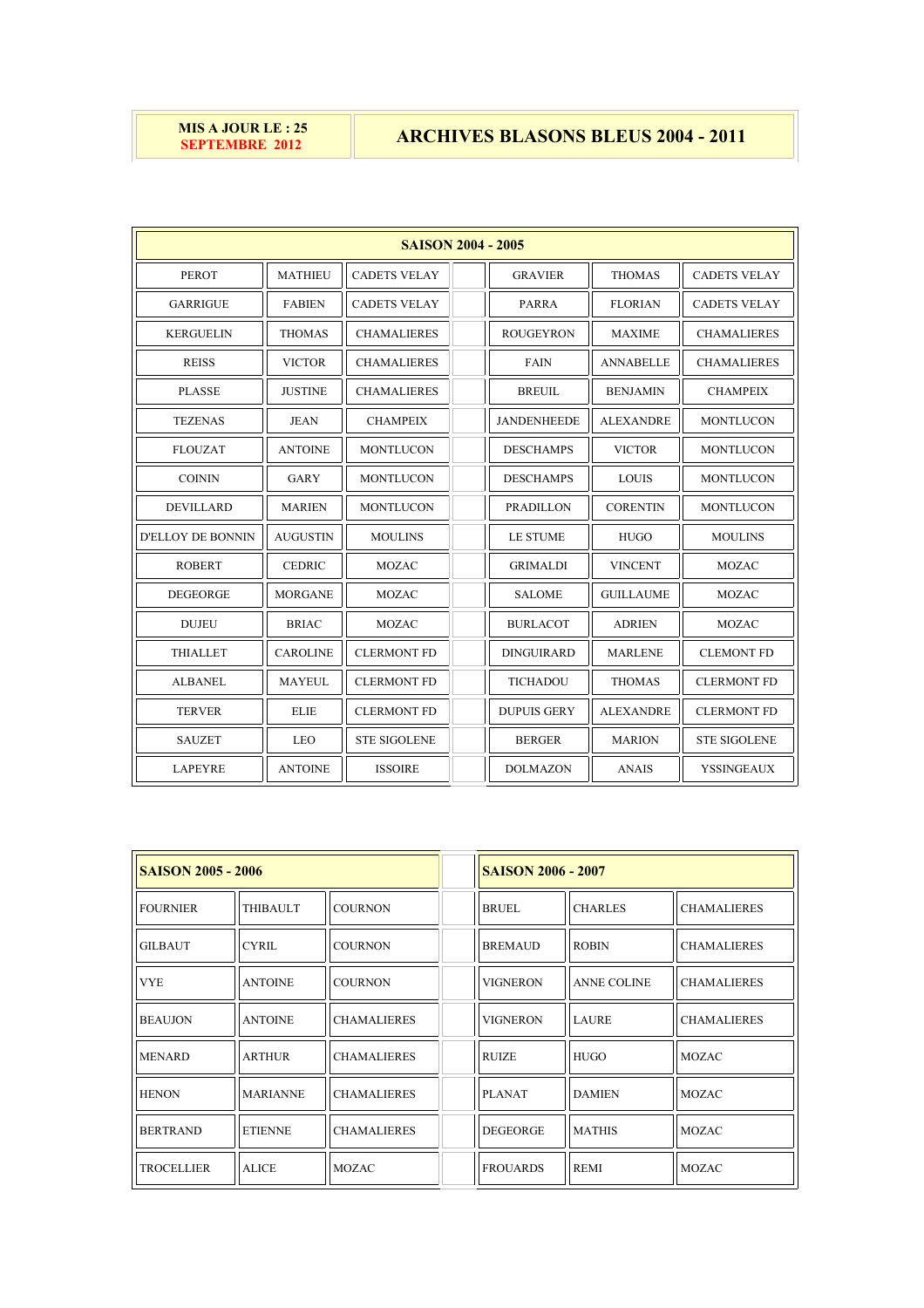| <b>FOUQUET</b>   | <b>ERWAN</b>    | <b>CLERMONT FD</b> | <b>PAULET</b> | <b>LOIC</b> | <b>MOZAC</b> |
|------------------|-----------------|--------------------|---------------|-------------|--------------|
| <b>KAPPES</b>    | <b>FLORIAN</b>  | <b>CLERMONT FD</b> |               |             |              |
| <b>DORUT</b>     | <b>VINCENT</b>  | <b>CLERMONT FD</b> |               |             |              |
| <b>TRUSSARDI</b> | <b>WILLY</b>    | <b>CLERMONT FD</b> |               |             |              |
| <b>PUECH</b>     | <b>BENJAMIN</b> | <b>MONTSALVY</b>   |               |             |              |
| <b>TOMA</b>      | <b>CAROLINE</b> | <b>AURILLAC</b>    |               |             |              |
|                  |                 |                    |               |             |              |

| <b>SAISON 2007 - 2008</b> |                     | <b>SAISON 2008 - 2009</b> |                  |                 |                     |
|---------------------------|---------------------|---------------------------|------------------|-----------------|---------------------|
| JOSSELIN                  | <b>CARRY</b>        | MOZAC                     | <b>ROBERT</b>    | <b>JULIEN</b>   | <b>COURNON</b>      |
| DETRUIT                   | ALEXANDRE           | MOZAC                     | <b>BARRIERE</b>  | <b>MALO</b>     | MOZAC               |
| ALVAREZ                   | KILIAN              | <b>COURNON</b>            | <b>BOIJOUT</b>   | <b>LUCIE</b>    | <b>CHAMALIERES</b>  |
| <b>BAUDUIN</b>            | <b>FRANCOIS</b>     | <b>CHAMALIERES</b>        | NADAL            | <b>NOEL</b>     | <b>CHAMALIERES</b>  |
| <b>BEROUJON</b>           | <b>BAPTISTE</b>     | <b>CHAMALIERES</b>        | <b>TAVERNIER</b> | <b>FLORIAN</b>  | ORCET               |
| <b>BIDEUX</b>             | <b>JULIE</b>        | ORCET                     | CHALAYE          | <b>JULIETTE</b> | <b>MOZAC</b>        |
| BOUID                     | <b>ROMAIN</b>       | MOZAC                     | VESSAIRE         | <b>QUENTIN</b>  | MOZAC               |
| <b>CHAPOTIER</b>          | <b>ALEXANDRE</b>    | ORCET                     | <b>FREVOL</b>    | <b>JEROME</b>   | <b>COURNON</b>      |
| <b>CORNELOUP</b>          | <b>GUILLAUME</b>    | ORCET                     | LARROYE          | <b>REMY</b>     | <b>CHAMALIERES</b>  |
| <b>DEBORT</b>             | <b>BENOIT</b>       | <b>MOZAC</b>              | COMPAGNON        | <b>EYMERIC</b>  | <b>MOZAC</b>        |
| DISSARD                   | ANDREA              | <b>CLERMONT FD</b>        | FAYE             | <b>LILIAN</b>   | MOZAC               |
| <b>DUPUIS</b>             | ARNAUD              | <b>CHAMALIERES</b>        | CHARTON          | <b>MANON</b>    | <b>CLERMONT FD</b>  |
| <b>FROUARD</b>            | <b>NOEMIE</b>       | <b>CLERMONT FD</b>        | <b>BARRES</b>    | <b>MATHIEU</b>  | <b>CLERMONT FD</b>  |
| <b>GARRAUD</b>            | <b>ELLIOT</b>       | <b>CHAMALIERES</b>        | <b>CHAUFFOUR</b> | <b>CLAIRE</b>   | <b>MOZAC</b>        |
| <b>HENON</b>              | <b>FLORENCE</b>     | <b>CHAMALIERES</b>        | <b>PONCET</b>    | <b>RODOLPHE</b> | MOZAC               |
| <b>HERNANDES</b>          | PIERRE              | MOZAC                     | JOUCERAND        | <b>MATHILDE</b> | <b>STE SIGOLENE</b> |
| <b>KERGUELIN</b>          | <b>MORGANE</b>      | <b>CHAMALIERES</b>        | <b>MAGNETICO</b> | <b>ANAIS</b>    | <b>STE SIGOLENE</b> |
| <b>MOINARD</b>            | SYLVAIN             | <b>COURNON</b>            | <b>BARBIER</b>   | <b>ELSA</b>     | <b>STE SIGOLENE</b> |
| <b>NERMOND</b>            | <b>ORIANE</b>       | ORCET                     | <b>BOUCHUT</b>   | <b>BAPTISTE</b> | <b>STE SIGOLENE</b> |
| THOMAS                    | <b>JEAN BASTIEN</b> | MOZAC                     | <b>HOMBERT</b>   | PIERRE          | MONISTROL           |